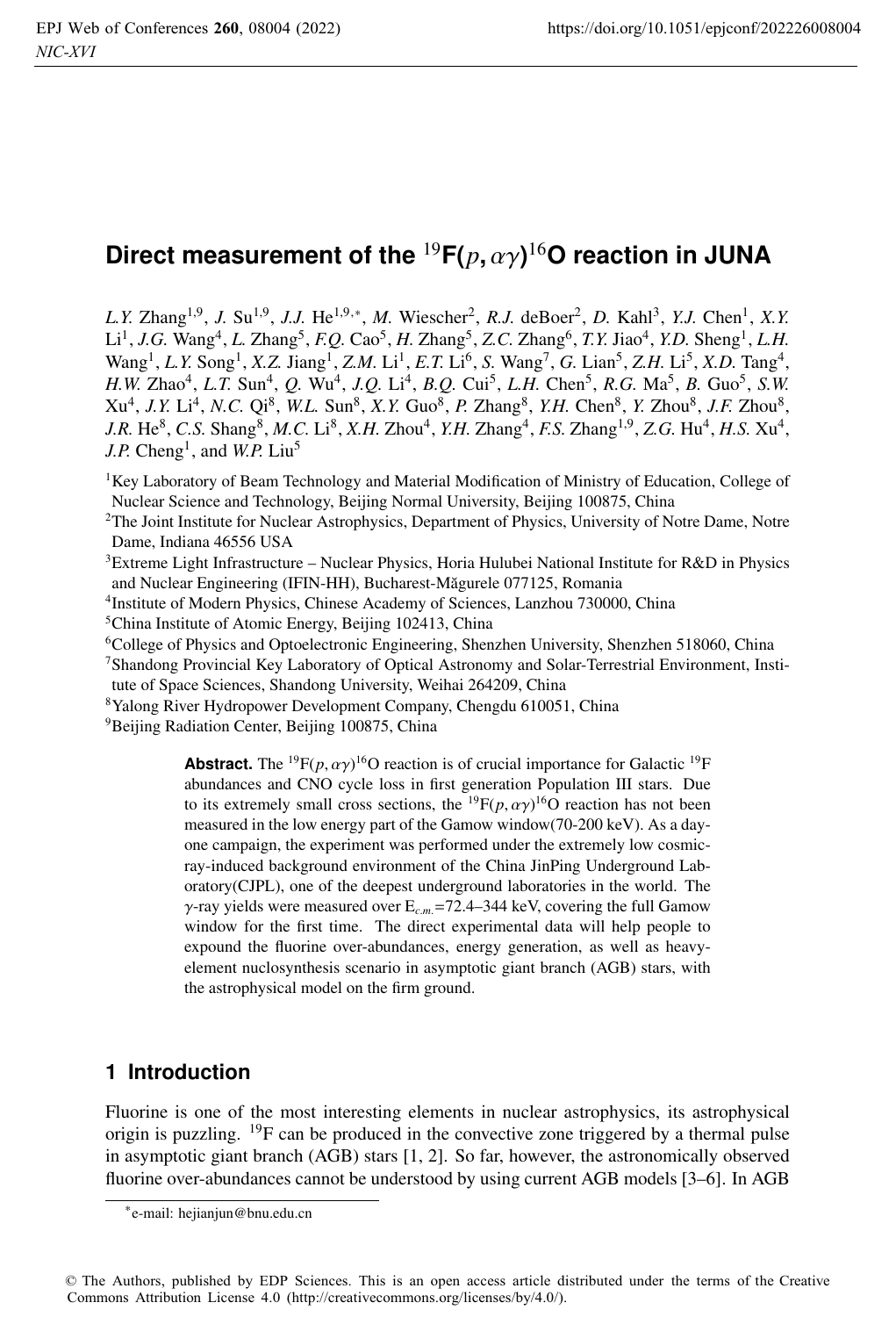

**Figure 1.** Level scheme of the <sup>19</sup> $F(p, \alpha)$ <sup>16</sup>O reaction. The total reaction rate is dominated by the  $(p, \alpha_0)$ and  $(p, \alpha \gamma)$  channel.

stars, <sup>19</sup>F is readily annihilated by hydrogen via the <sup>19</sup>F $(p, \alpha)$ <sup>16</sup>O reaction [3, 7, 8]. Given its importance, a precise and complete measurement of the total cross section appeared desirable. The <sup>19</sup>F(*p*,  $\alpha$ )<sup>16</sup>O reaction occurs via three types of channels, i.e., (*p*,  $\alpha_0$ ), (*p*,  $\alpha_\pi$ ) and (*p*,  $\alpha\gamma$ ), as shown in Fig. 1. The total reaction rate is dominated by the  $(p, \alpha_0)$  and  $(p, \alpha \gamma)$  channel [3]. For the  $(p, \alpha \gamma)$  channel, the energy range of  $E_{cm} > 189$  keV has been studied which is much higher than the the low energy edge of the Gamow window(70-350 keV) [9, 10]. In this paper, we report on the progress of a direct measurement of the  ${}^{19}F(p, \alpha\gamma) {}^{16}O$  reaction at Jinping Underground Nuclear Astrophysics experimental facility (JUNA). In the present work, the studies have been extended to  $E_{cm}$ =72.4-344 keV, the lowest to date. The results from present and previous work allow to calculate the reaction rates over a wide range of temperatures.

## **2 Experiment**

The experiment was carried out on the JUNA accelerator at CJPL [11]. The experimental setup is similar to the one described in Ref. [2, 12]. The beam current was 1 mA for the low energy measurements. Two very strong and durable implanted <sup>19</sup>F targets were used [10, 12]. A 4π BGO detector array specially designed for the JUNA project [13] was equipped to detect the  $\gamma$ -rays, which was already used in previous work [12].

The *γ*-ray spectrum taken at a proton beam energy of  $E_p = 130$  keV with the  $4\pi$  BGO array was shown in Fig. 2. Two background peaks at  $1460.8 \text{ keV (from }^{40}\text{Ar})$  and  $2614.5 \text{ keV}$ (from <sup>208</sup>Tl) and the 6130 keV peak from the <sup>19</sup> $F(p, \alpha \gamma_2)$ <sup>16</sup>O reaction were used for energy calibration [2].

The  $\gamma$ -ray yield and hence the S Factors of the  $^{19}F(p,\alpha\gamma_2)^{16}O$  reaction were determined by the integration of the 6130 keV peak of the spectrum(the red region in Fig. 2). The details can be found in Ref [2]. In conclusion, The present S Factors are much larger than the previous predictions. The thermonuclear  ${}^{19}F(p,\alpha\gamma_2){}^{16}O$  rate has been determined down to 0.05 GK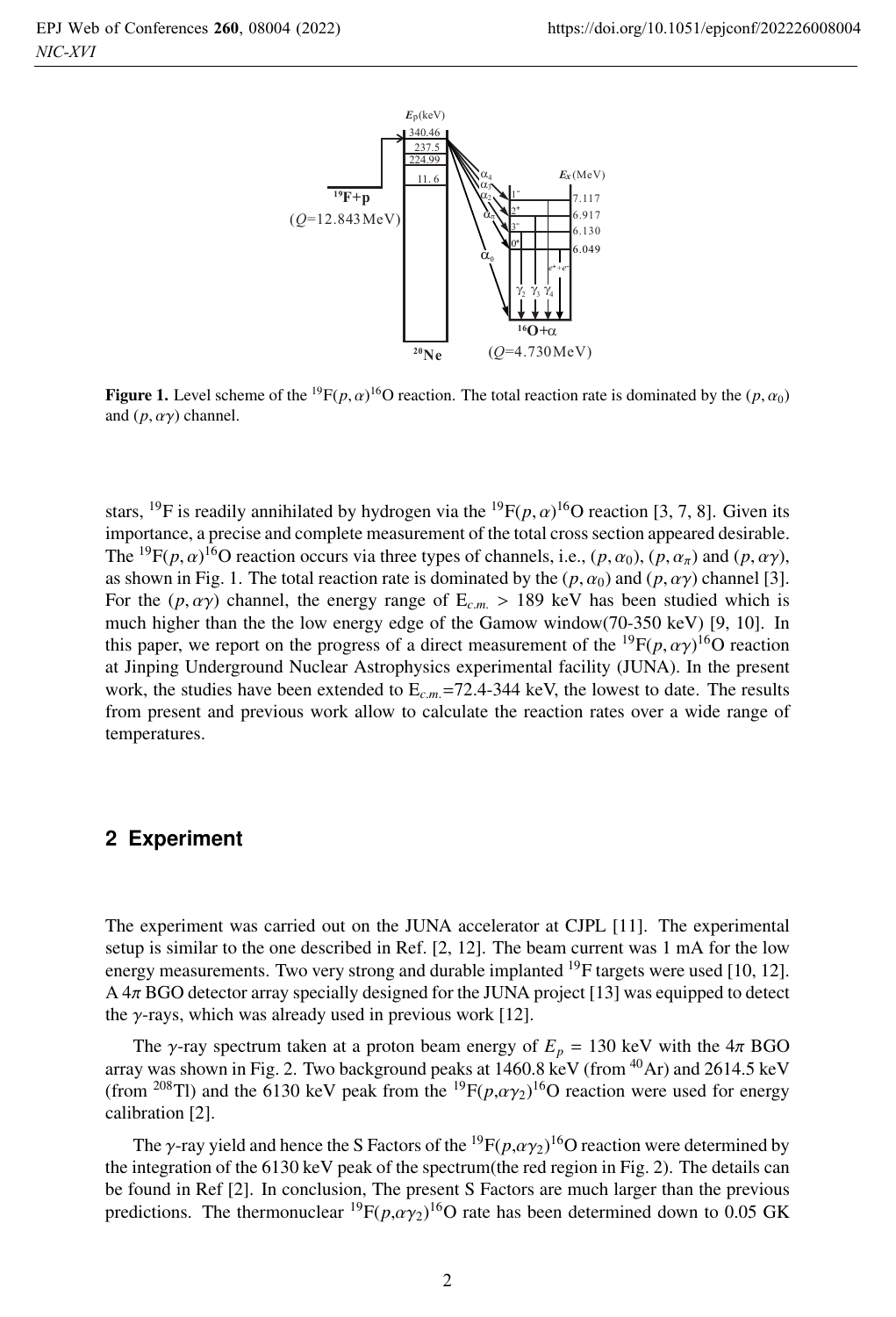

**Figure 2.**  $\gamma$ -ray spectrum of the <sup>19</sup>F+*p* experiments measured by a  $4\pi$  BGO array at a proton energy of  $E_p = 130 \text{ keV}$  [2].

and parameterized by the standard format of [14],

$$
N_A \langle \sigma v \rangle_{(p,\alpha\gamma)}
$$
  
= exp(62.821 -  $\frac{0.022063}{T_9}$  -  $\frac{10.5347}{T_9^{1/3}}$  - 67.9612 $T_9^{1/3}$  + 50.592 $T_9$  - 24.33 $T_9^{5/3}$  + 11.0325 ln  $T_9$ )  
+ exp(30.5159 -  $\frac{0.097764}{T_9}$  +  $\frac{17.4599}{T_9^{1/3}}$  + 38.7519 $T_9^{1/3}$  - 134.383 $T_9$  + 57.3453 $T_9^{5/3}$  + 37.5491 ln  $T_9$ )  
+ exp(-18.6175 -  $\frac{0.349603}{T_9}$  +  $\frac{39.0245}{T_9^{1/3}}$  + 67.2527 $T_9^{1/3}$  - 116.029 $T_9$  + 39.954 $T_9^{5/3}$  + 42.7072 ln  $T_9$ )  
+ exp(-91.3551 -  $\frac{0.136527}{T_9}$  +  $\frac{0.16144}{T_9^{1/3}}$  + 21.6386 $T_9^{1/3}$  + 873.979 $T_9$  - 1709.51 $T_9^{5/3}$  - 7.5102 ln  $T_9$ )

with a fitting error of less than 1% over a temperature region of 0.01–1 GK [2].

We wish to thank the staff of the CJPL and Yalong River Hydropower Development Company for logistics support. This work was financially supported by the Fundamental Research Funds for the Central Universities and the National Natural Science Foundation of China (Nos. 11490562, 11825504, 12075027, 11961141004). RJD utilized resources from the Notre Dame Center for Research Computing and RJD and MW were supported by the National Science Foundation through Grant No. Phys-2011890, and the Joint Institute for Nuclear Astrophysics through Grant No. PHY-1430152 (JINA Center for the Evolution of the Elements). RJD acknowledges useful discussions with Daniel Odell regarding Bayesian uncertainty estimation applied to *R*-matrix theory. DK acknowledges the support of the Romanian Ministry of Research and Innovation under research contract 10N/PN 19 06 01 05.

## **References**

[1] D. Clayton, *Handbook of Isotopes in the Cosmos: Hydrogen to Gallium*, 1st edn. (Cambridge University Press, 2003)